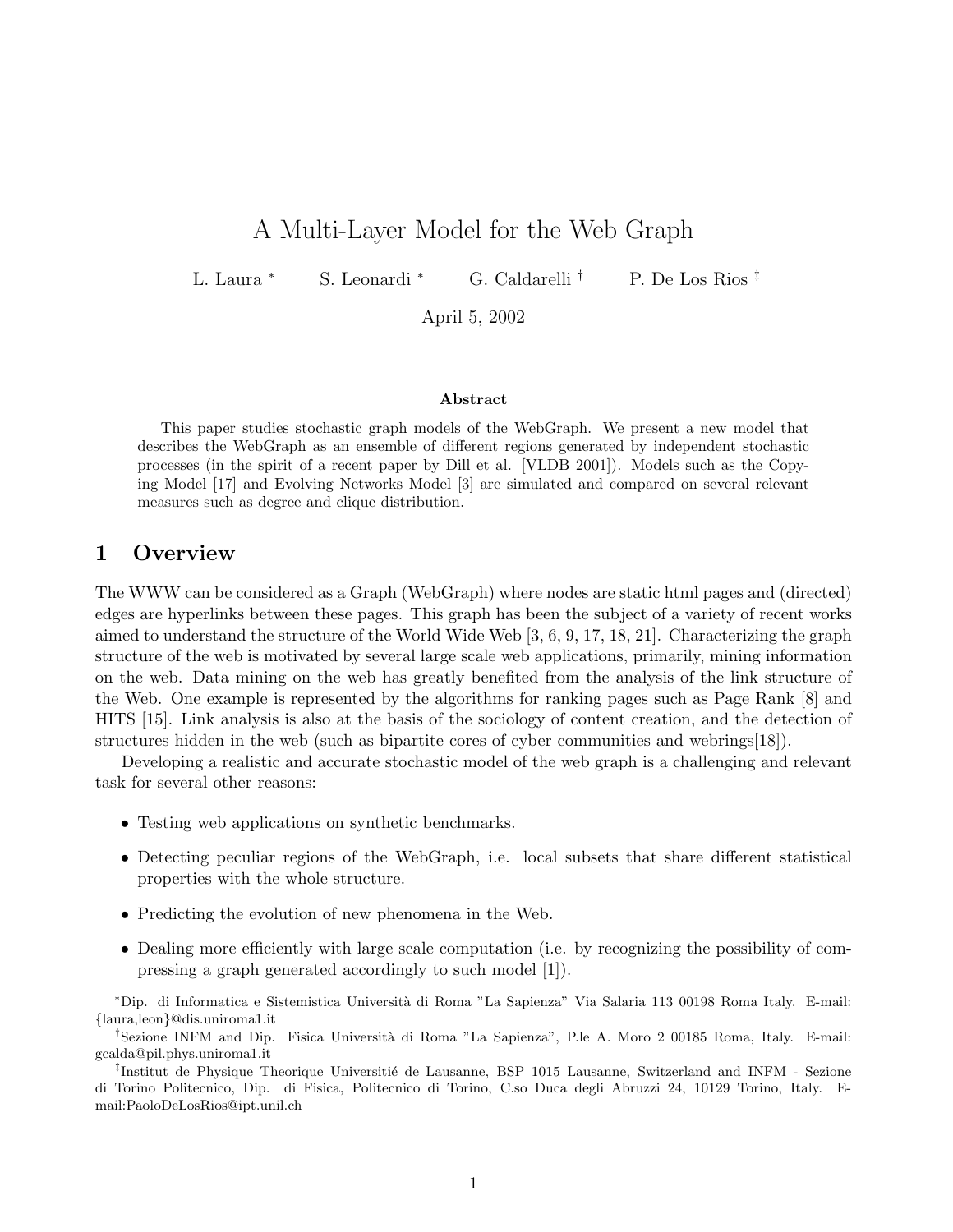The study of the statistical properties of several observables in large samples of the WebGraph is at the basis of the validation of stochastic graph process models of the Web.

Kumar et. al. [18] and Barabasi and Albert [5] suggested that both the indegree and outdegree distribution of the nodes of the WebGraph follow a *power-law* distribution. Experiments on larger scale made by Broder et. al. [9] confirmed it as a basic web property. The probability that the indegree of a vertex is i is distributed by a power-law,  $Pr_u$ [in-degree(u)= i] $\propto 1/i^{\gamma}$ , for  $\gamma \approx 2.1$ . The outdegree of a vertex is also distributed with a power law with exponent roughly equal to 2.7. The average number of edges per vertex is about 7.

In the same paper [9] Broder et. al. presented a fascinating pictures of the Web's macroscopic structure: a bow-tie shape, where the major part of the sites can be divided into three sets: a core made by the strongly connected components (SCC), i.e. sites that are mutually connected each other, and two sets (IN and OUT) made by the sites that can only reach (or be reached by) the sites in the SCC set. They also showed that for randomly chosen source and destination there is only 24% of probability that any path exists, and, in that case, the average length is about 16 (against the 19 of Barabasi [5]). The authors also find out that the WebGraph exhibits the *small world phenomenon* [24, 16] typical of dynamical social networks, only if the hyperlinks are considered undirected: within few edges almost all pages are reachable from every other page within a giant central connected component including about 90 % of the web documents.

A surprising number of specific topological structures such as bipartite cliques of relatively small size, from 3 to 10, has been recognized in the web [18]. The study of such structures is aimed to trace the emerging of a large number of still hidden *cyber-communities*: groups of individuals who share a common interest, together with web pages most popular among them. A bipartite clique is interpreted as a core of such community, defined by a set of fan, all pointing to a set of authorities, and the set of authorities, all pointed by the fans. Over 100.000 such communities have been recognized on a sample of 200M pages on a Web crawl from Alexa of 1997.

In a more recent paper Dill et al. [12] explain how the web shows a fractal structure in many different ways. Graph can be viewed as the outcome of a number of similar and independent stochastic processes. At various scales we have that there are "cohesive collections" of web pages (for example pages on a site, or pages about a topic) and these collections are structurally similar to the whole web (i.e. they exhibit the bow-tie structure and follow power-law for the indegree and outdegree). The central regions of such collections are called "Thematically Unified Clusters" (TUCs) and they provide a navigational backbone of the Web.

The correlation between the distribution of PageRank [8] (as computed in the Google search engine) and the in-degree in the web graph has also been considered [22]. They show that the PageRank is distributed with a power law of exponent -2.1, but very surprisingly there is very little correlation between the PageRank and the in-degree of pages, i.e. pages with high in-degree may have very low PageRank.

Most of the the statistical properties observed in the WebGraph cannot be found in traditional stochastic graph models. Firstly, traditional models such the random graph model of Erdös and Rényi are static models, while a stochastic model for the WebGraph evolves over time as new pages are published on the web or are removed from the Web.

Secondly, the random graph model of Erdös and Rényi fail to capture the self-similar nature of the web graph. Signature of the self similar behavior of the structure is the ubiquitous presence of power laws. Indeed, power law distributions have also been observed for describing the popularity (number of clicks) of web pages or the topological structure of the graph of the Internet [14, 10].

Aiello, Chung and Lu [2] proposed stochastic graphs appropriately customized to reproduce the power law distribution on the degree. They present a model for an undirected graph, meant to represent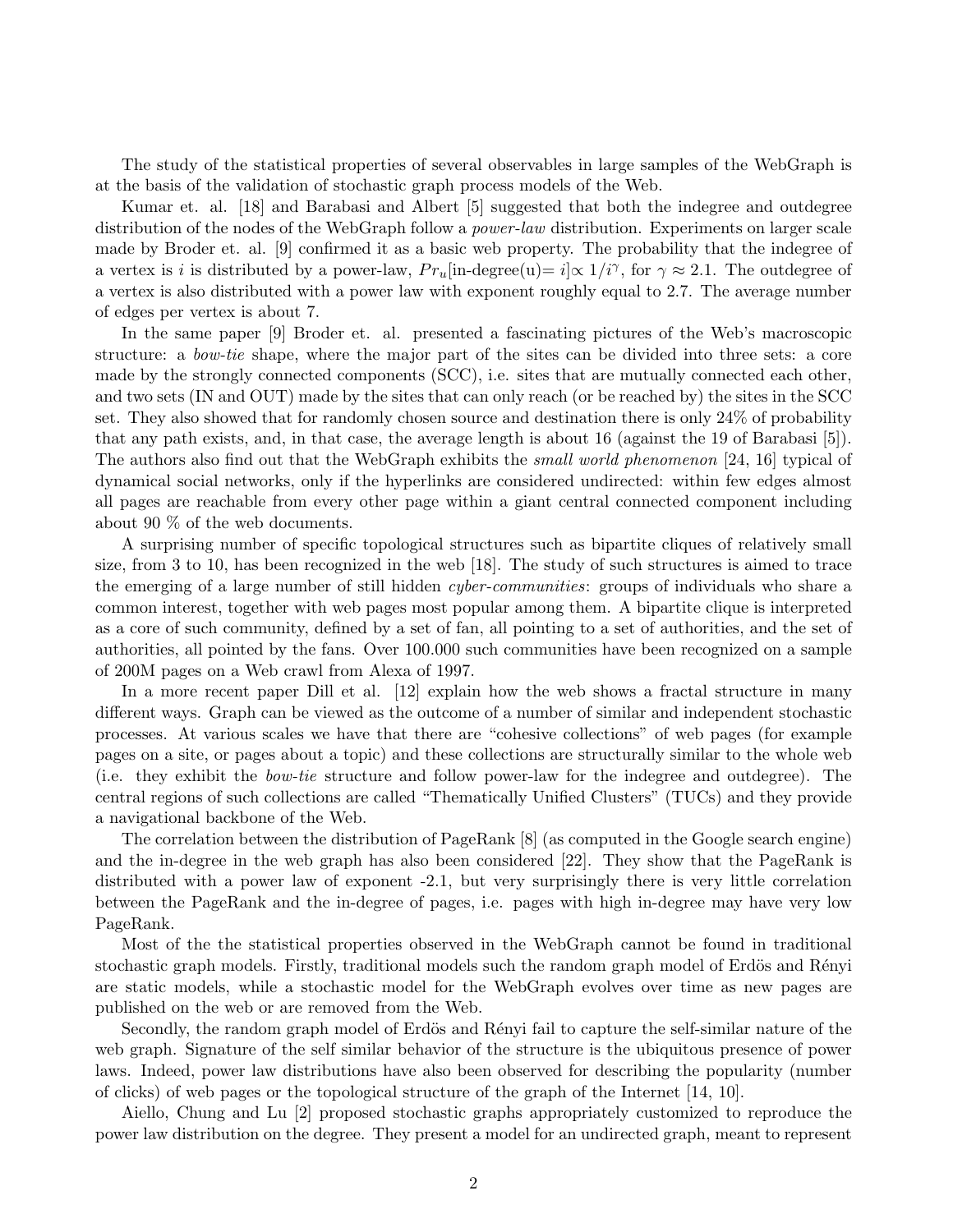the traffic of phone calls, in which the degree of the vertices is drawn from a power law distribution.

Albert and Barabasi and Jeong [3] started this study by presenting the first model of Evolving Network in which at every discrete time step a new vertex is introduced in the graph, and connects to existing vertices with a constant number of edges. A vertex is selected as the end-point of the an edge with probability proportional to its in-degree, with an appropriate normalization factor. This model shows a power law distribution over the in-degree of the vertices with exponent roughly -2 when the number od edges that connect every vertex to the graph is 7.

The Copying model has been later proposed by Kumar *et al.* [17] to explain other relevant properties of the WebGraph. First property is the amazing presence of a large number of dense subgraphs such as bipartite cliques. The Copying model is also an evolving model in which for every new vertex entering the graph one selects randomly a prototype vertex  $p$  amongst the ones inserted in previous timesteps. A constant number d of links connect the new vertex to previously inserted vertices. The model is parametric over a copying factor  $\alpha$ . The end-point of the lth link,  $l = 1, ..., d$ , is either copied with probability  $\alpha$  from the corresponding lth out-link of the vertex prototype p or it is selected at random with probability  $1 - \alpha$ .

The copying event is trying to model the formation of cyber communities in the web, web documents linking a common set of authorative pages for a topic of common interest. The model has been analytically studied and showed to hold power law distribution on both the in-degree and the number of disjoint bipartite cliques.

Very recently Pandurangan, Raghavan and Upfal [22] proposed a model based on the rank values computed by the PageRank algorithm used in search engines such as Google. They propose to complement the Albert,Barabasi and Jeong model in the following manner. There are two parameters  $a, b \in [0, 1]$  such that  $a + b \leq 1$ . With probability a the end-point of the the lth edge is chosen with probability proportional to its in-degree, with probability b is chosen with probability proportional to its PageRank, with probability  $1 - \alpha - \beta$  at random.

The authors show on computer simulation that with an appropriate fitting of the parameters the graphs generated capture distributional properties of both Page Rank and in-degree.

### 1.1 Our work

As a matter of fact the models presented so far correctly reproduce few observables as degree and Page Rank distribution.

We cite from the conclusions of the work of Dill et al. "There are many lacunae in our current understanding of the graph theoretic structure of the web. One of the principal holes deals with developing stochastic models for the evolution of the web graph (Extending [18]) that are rich enough to explain the fractal behavior of the web ........".

It is still missing a model that is rich enough to explain the self-similarity nature of the web and reproduce more relevant observables, for instance clique distribution, distance, connected components.

The recent study of Dill et al. [12] gives a picture of the web explaining its fractal structure as produced by the presence in the web of multiple regions generated by independent stochastic processes. The different regions being different in size and aggregation criteria, for instance topic, geography or Internet domain. All these regions are connected together by a "connectivity backbone" formed by pages that are part of multiple regions.

In fact all previous models present the Web as a flat organism, every page may potentially connect to every other page of the Web. This is indeed far from reality. We propose a "Multi-Layer" model in which every new page that enters the graph is assigned with a constant number of regions it belongs to and it is allowed to link only to vertices in the same region. When deciding the end-points of the edges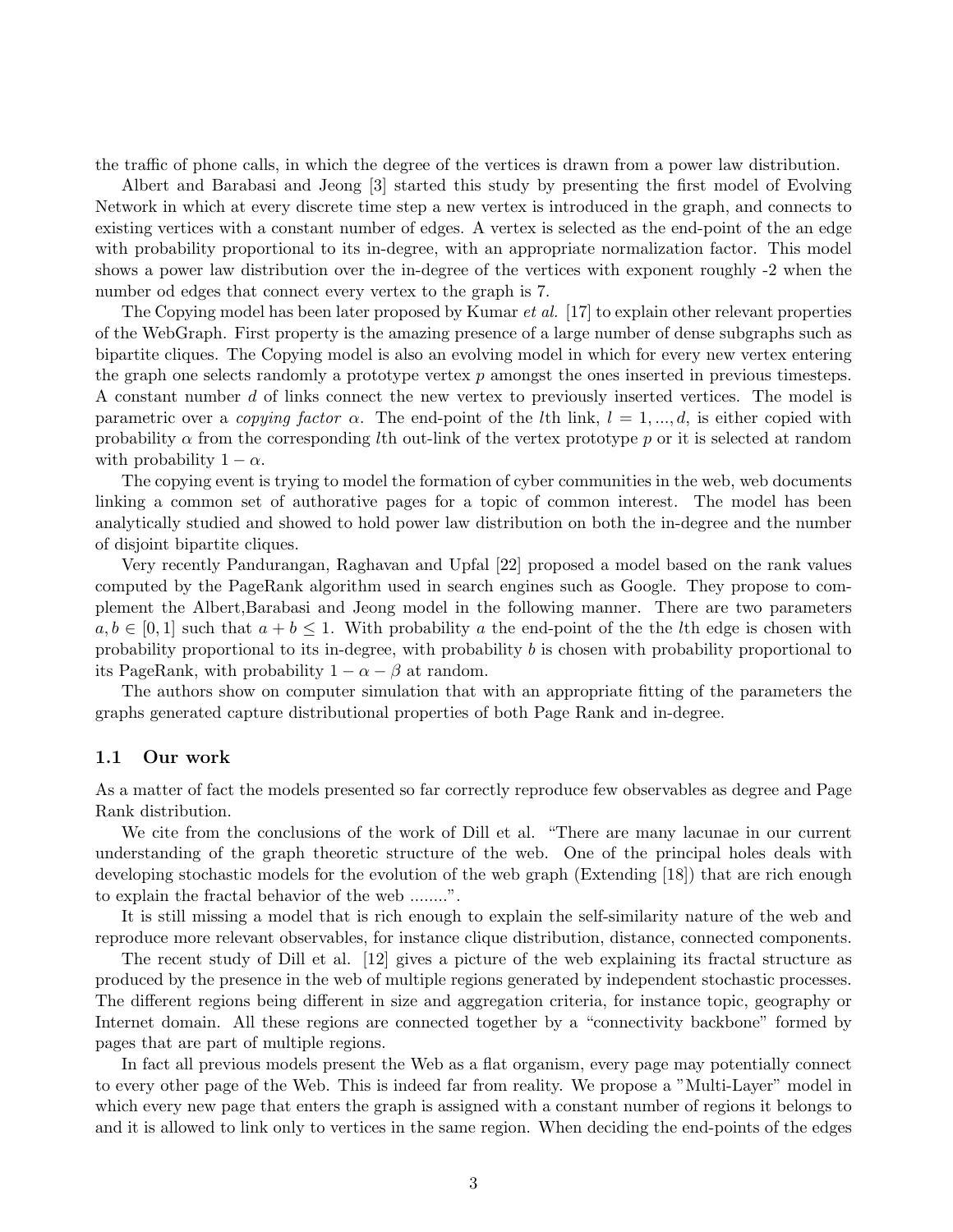we adopt a combination of Copying and Evolving Network in the subgraph of the specific region. In particular, if an edge is not copied from the prototype vertex, its end-point is chosen with probability proportional to the in-degree in the existing graph. The final outcome of the stochastic process is the graph obtained by merging the edges inserted between vertices of all layers.

This model is explained in details in Section 2.

We then provide the results of an extensive experimental study of the distributional properties of relevant measures on graphs generated by several stochastic models, including the Evolving Network model [3], the Copying Model [17] and the Multi-Layer model introduced in this paper and make a comparative analysis with the experimental results presented in earlier papers and with the real data obtained from Notre Dame University domain on which the first analysis on the statistical properties of the web have been performed [5]. All models have been simulated up to 300,000 vertices and 2,100,000 edges.

### 1.2 Structure of the paper

This paper is organized as follows: in section 2 we introduce the Multi-Layer WebGraph model. In section 3 we describe the models we simulate and the collection of metrics that we have computed. In section 4 we show the experimental results.

# 2 The Multi-Layer model

In this section we present in details our model.

The model evolves in discrete time steps. The graph will be formed by the union of L regions, also denoted as layers. At each time step  $t$  a new page  $x$  enters the graph and it is assigned with a fixed number l of regions and d of edges connecting to previously existing pages.

Let  $X_i(t)$  be the number of pages assigned to region i at time t. Let  $L(x)$  be the set of regions assigned to page x.

We repeat  $l$  times the following random choice:

•  $L(x) = L(x) \cup i$ , where region i is chosen in  $L/L(x)$  with probability proportional to  $X_i(t)$  with a suitable normalization factor.

The stochastic process above clearly defines a Zipf's distribution over the size of the population of the regions, i.e. the value  $X_i(t)$ .

The d edges are evenly distributed (up to 1) between the l regions. Let  $c = |d/x|$  and  $\alpha$  be the copying factor. Consider each region i to which vertex x is assigned. Vertex x will be connected by  $c$ or  $c + 1$  edges to other vertices of region i. Denote by X the set of  $X_i(t)$  vertices assigned to region i before time t. The layer i graph denoted by  $G_i(t)$  is formed by the vertices of X and by the edges inserted before time t between edges of  $\mathcal{X}$ . We choose a prototype vertex p in  $\mathcal{X}$ . If we connect vertex x with c edges to region i, then for every  $l = 1, ..., c$ , with probability  $\alpha$ , the lth edge is copied by the lth edge of vertex p in  $G_i(t)$ . Otherwise, the lth endpoint is chosen amongst those vertices in X not already linked by x with probability proportional to the in-degree in  $G_i(t)$  (plus 1) with a suitable normalization factor. If  $c + 1$  edges need to be inserted and the prototype vertex is connected with only c edges, the  $(c+1)$ th edge is chosen with probability proportional to the in-degree.

The resulting graph has Edge set given by the union of the edges of all layers.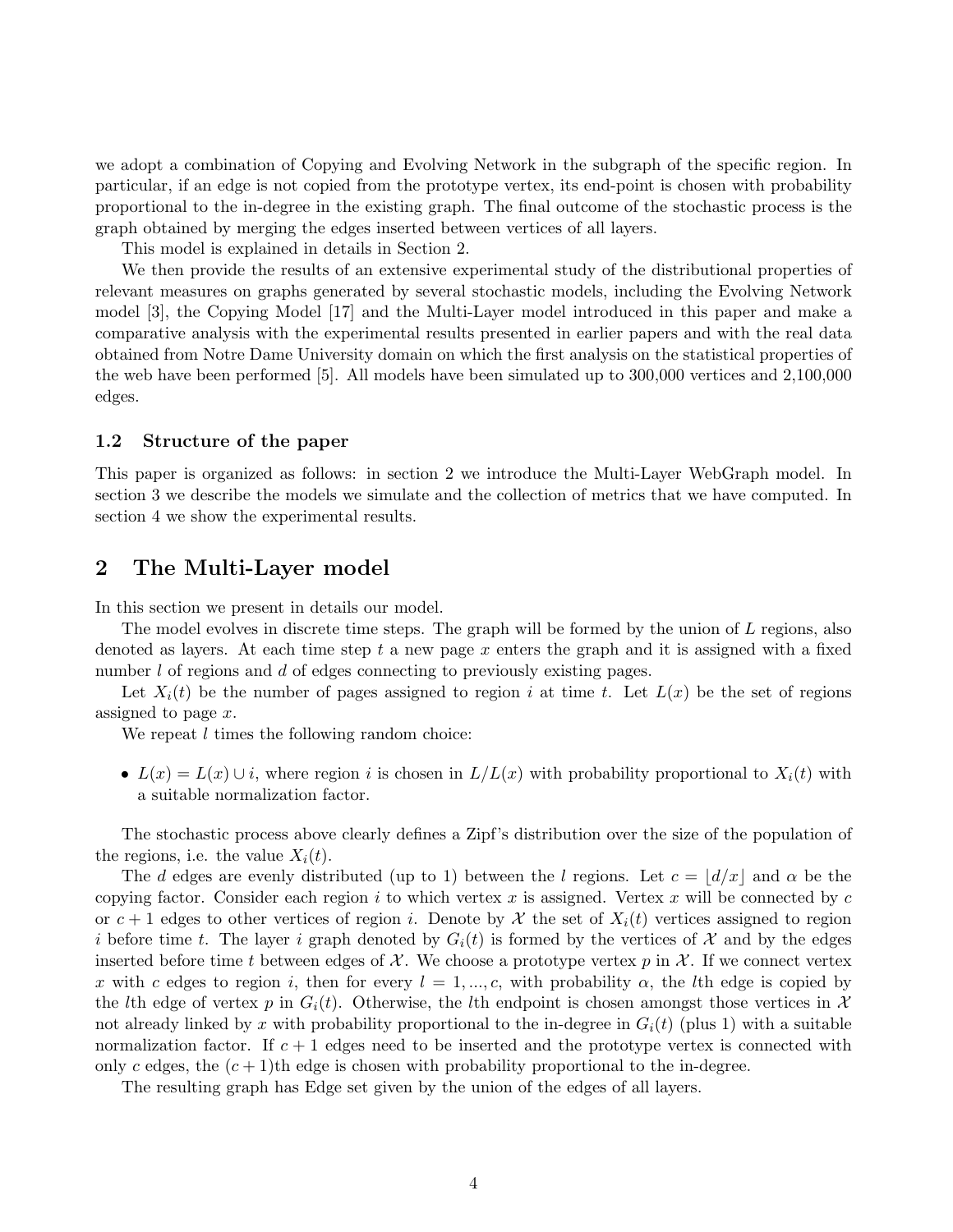

Figure 1: A Multi-Layer view of a graph.

# 3 Data Set and simulated models

We study the graph properties of several data sets of about 300k vertices and about 2,1 million edges, therefore yielding an average degree of 7. In particular, we consider the following data sets:

- 1. ABJ A graph generated according to Evolving Network model by Albert, Barabasi and Jeong model [3].
- 2. ACL A graph generated according to the Aiello,Chung and Lu model [2].This model is for undirected graphs. To generate a directed graph we modified the model in the following way: we build 2 sets, OS and IS. In OS we put 7 copies of each vertex (to simulate the average out-degree of 7), while in IS we put  $deg(v)$  copies of each vertex.  $deg(v)$  is chosen accordingly to a power law distribution with exponent -2.1. Then we randomly match the two sets (i.e. every element in the set  $OS$  is matched with one element of  $IS$ ).
- 3. CL0N A set of graphs generated according to the Kumar et al. model [17], with copying factor  $\alpha = 0.N$ : e.g. CL03 has  $\alpha = 0.3$ .
- 4. **ER** A graph generated according to the Random Graph model of Erdös and Renyi model.
- 5. ML0N- $\#L$  A set of graph generated according to the Multi-Layer model presented in this paper, with  $\alpha = 0.N$  (copy factor). #L indicates the the number of layers, and, unless otherwise specified, we have 3 layers per page, with out-degree respectively 3,2,2 (that sum up to 7, the average out-degree of the Web). ML03-25 indicates a graph generated with  $\alpha = 0.3$  and 25 Layers.
- 6. SWP A graph generated according to the small-world model [26]: we considered a bi-dimensional lattice and added three "distant" random node to every node.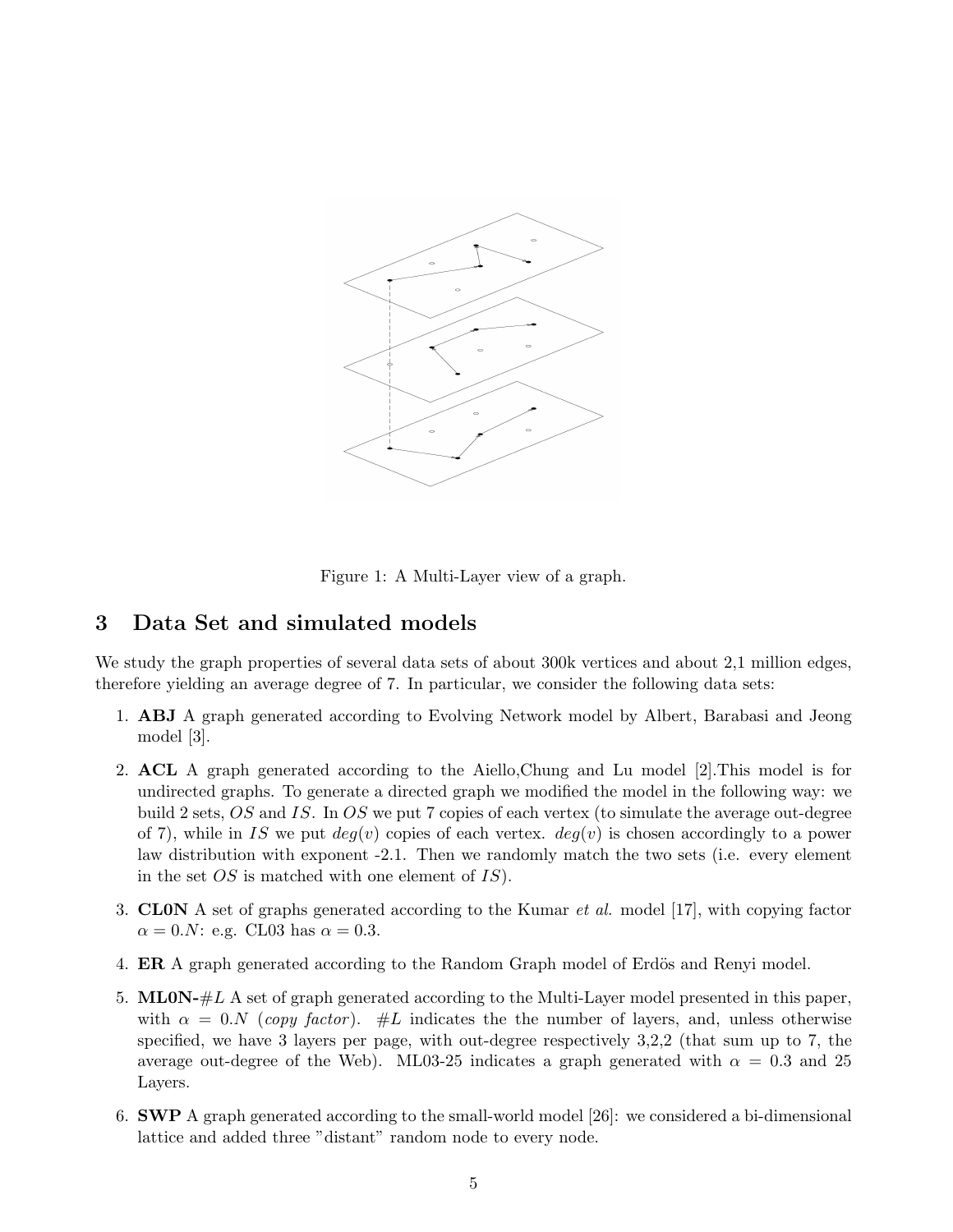#### 7. NotreDame The nd.edu subnet of the Web [3].

We compare the synthetic data obtained by the models listed above and the **NotreDame** data set on the following measures:

- a The degree distribution  $P(k)$  giving the frequency of a certain degree k in the graph.
- **c** The number of disjoint bipartite cliques in the graph. A bipartite clique  $(k, c)$  is formed by k vertices all connected by directed links to each of the c vertices. We implemented the method described in [18] to estimate the number of disjoint bipartite cliques in the graph.
- **b** The number of vertices  $N(d)$  within distance d from a certain vertex  $v_0$  in a graph obtained by removing the orientation of the edges.
- d The clustering coefficient [20] measures at which extent the neighbors of a vertex are connected each other. It is defined in the following way: consider a vertex v of the graph  $G = (V, E)$ . Now consider the k neighbors of the vertex v i.e. the vertices  $v_1...v_k$  such that  $(v, v_i)$  is an edge of the graph  $G$ . The clustering coefficient is the average over all vertices of the graph of the ratio between the number of edges  $(v_i, v_j)$ , with  $i, j = 1..k$ , that belongs to E, and its maximum possible value  $k(k-1)/2$ , that is the number of edges in the complete graph made with vertexes  $v_1...v_k$ . This measures of how much the neighbors of a vertex are connected each others. We measure both the directed Clustering Coefficient  $(C_d)$  than the the undirected Clustering Coefficient  $(C_u)$  of the graph obtained by removing the orientation of the edges.

## 4 Analysis of results

The simulation results are summarized in Table 1. In the first and second column we report the number of disjoint bipartite cliques  $(3,3)$  and  $(4,3)$ . The number of cliques observed in the NotreDame data set is considerably smaller than that observed in CL07 where the power law distribution with exponent −2.1 is obtained. In [18] Kumar et al. analyze a 200M web pages sample from Alexa, and they measure 29769 (4,3) cores, that are four times those present in the CL07 set and ten times the number in the NotreDame set (but both CL07 and NotreDame have only 300k nodes). We also notice that the number of cliques in the Copying Model grows by orders of magnitude vs  $\alpha$ . The Multi-Layer model shows a number of cliques that grows vs  $\alpha$ . All other models do not show any consistent number of cliques.

Next in Table 1 we report the values of Clustering Coefficients. It is interesting to notice that, exactly as the number of cliques, the Clustering Coefficients for the Copying Model also grow by orders of magnitude vs  $\alpha$ . In the Multi-Layer Model the Clustering Coefficients grow vs  $\alpha$  and decreases vs L.

The last column of Table 1 reports the measure of the fitting of the distribution of the in-degree in the log log scale. Figures illustrating the frequency of the indegree in the graph generated by the various models and in the NotreDame subdomain are reported in appendix.

The NotreDame data set indegree follows a power law with exponent −2.1 as reported by several observation of the web graph. The evolving network exhibits a power law with in-degree −2.0. The ACL model is explicitly constructed with a power law distribution of exponent −2.1.

It is interesting to notice that the Copying model follows a power law distribution only when the copying factor alpha approaches 0.5, but only with a fairly large  $\alpha \simeq 0.7 \div 0.8$  we have a slope close to −2.1. The Multi-Layer model in-degree follows a power law with exponent of −2.1 within a fairly large variation of the copying factor  $\alpha \in [0.3, 0.7]$  and of the number of layers  $L \in [25, 100]$ .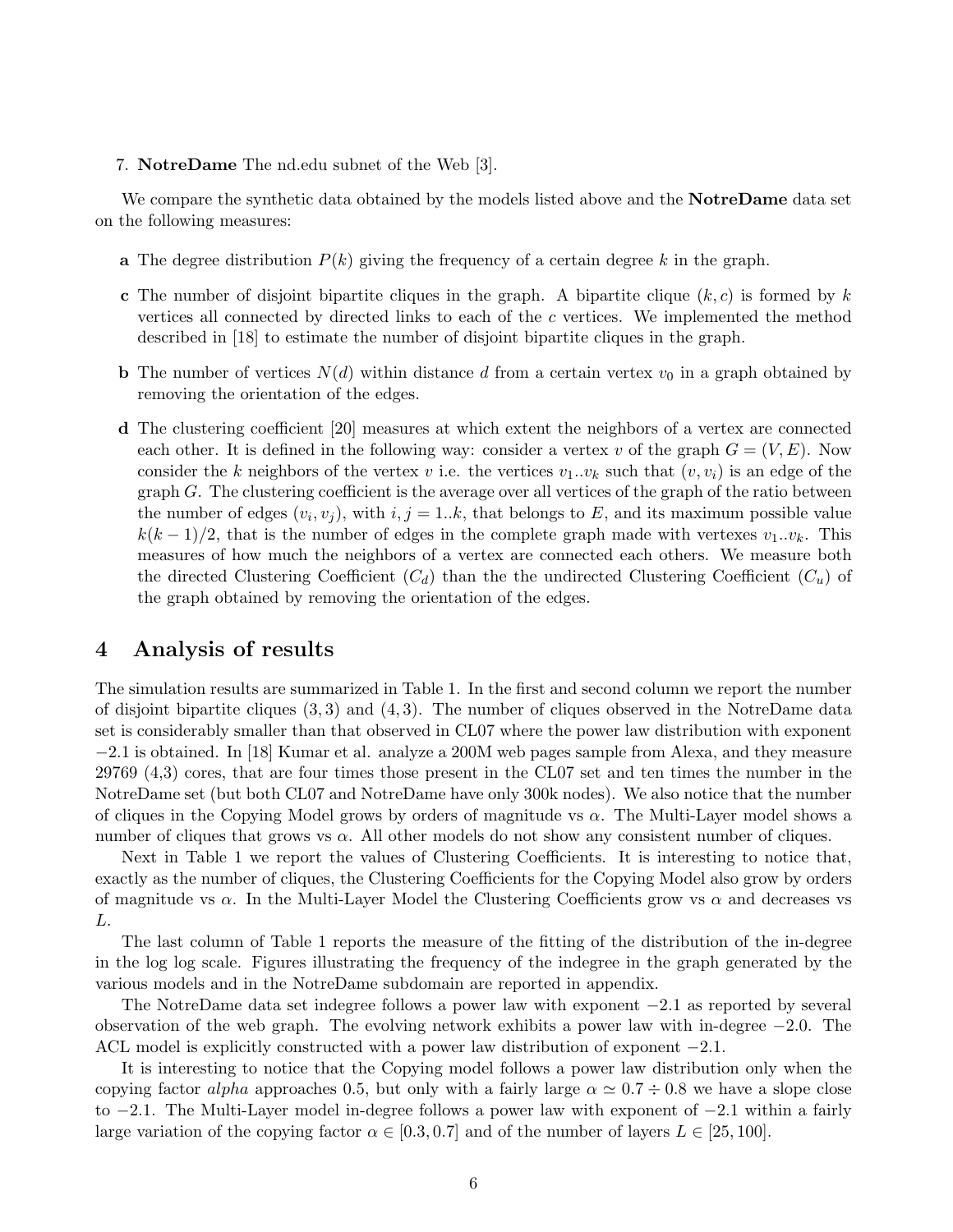In Figures 2 and 3 we see that all the simulated models and the NotreDame data set show a small world phenomena. All vertices of the graph are reachable within a distance of a few edges when the orientation of the edges is removed. This has already been observed for instance in [9].

|                               | (3,3) | (4,3)           | $CC_d$   | $CC_u$   | $\gamma$      |
|-------------------------------|-------|-----------------|----------|----------|---------------|
| $\mathbf A\mathbf B\mathbf J$ |       |                 | 0.098559 | 0.076166 | $\approx 2$   |
| $\bf{ACL}$                    |       | $\qquad \qquad$ | 0.000269 | 0.000147 | $\approx 2.1$ |
| CL03                          | 594   | 31              | 0.000489 | 0.000084 |               |
| CL05                          | 7322  | 1121            | 0.001782 | 0.000502 |               |
| CL07                          | 34420 | 7799            | 0.017311 | 0.008977 | $\approx 2.1$ |
| ER.                           |       |                 | 0.260056 | 0.186878 |               |
| <b>ML03-25</b>                | 6     | 1               | 0.037614 | 0.026046 | $\approx 2.1$ |
| <b>ML03-50</b>                | 21    | 3               | 0.034382 | 0.023676 | $\approx 2.1$ |
| <b>ML03-100</b>               | 25    | $\overline{4}$  | 0.033624 | 0.023507 | $\approx 2.1$ |
| $ML05-25$                     | 66    | 3               | 0.066144 | 0.050971 | $\approx 2.1$ |
| ML05-50                       | 82    | 7               | 0.059395 | 0.045663 | $\approx 2.1$ |
| <b>ML05-100</b>               | 117   | 14              | 0.053126 | 0.041604 | $\approx 2.1$ |
| <b>NotreDame</b>              | 6022  | 3154            | 0.324038 | 0.259829 | $\approx 2.1$ |
| SWP                           |       |                 | 0.000018 | 0.000017 |               |

Table 1: Data Sets

# 5 Conclusion and further work

In this work we present a Multi-Layer model of the Web graph and an attempt to compare several models of the web graph and real data set. We plan to further develop the idea of a Multi-Layer Model for the WebGraph and compare the simulated models with larger and different samples of the Web. We also plan to compare data set on other relevant metrics such as size of strongly connected components.

Our effort is aimed to design a model that resembles the complex nature of the Web Graph.

## References

- [1] M. Adler and M. Mitzenmacher. Towards compressing Web graphs. U. of Mass.CMPSCI Technical Report 00-39.
- [2] W.Aiello, F. Chung, L.Lu. A random graph model for massive graphs. Proc. ACM Symp. on Theory of computing, pp.171-180, 2000.
- [3] R. Albert, H. Jeong and A.L. Barabasi Nature 401, 130 (1999).
- [4] J.R. Banavar, A. Maritan and A. Rinaldo, Nature 399, 130 (1999).
- [5] A.L. Barabasi and R. Albert, Emergence of scaling in random networks Science 286 509, (1999).
- [6] B. Bollobas. Random Graphs, Academic Press, London, (1985).
- [7] B. Bollobas, F.Chung. The diameter of a cycle plus a random matching. SIAM Journal of Discrete Maths 1:328-333, (1988).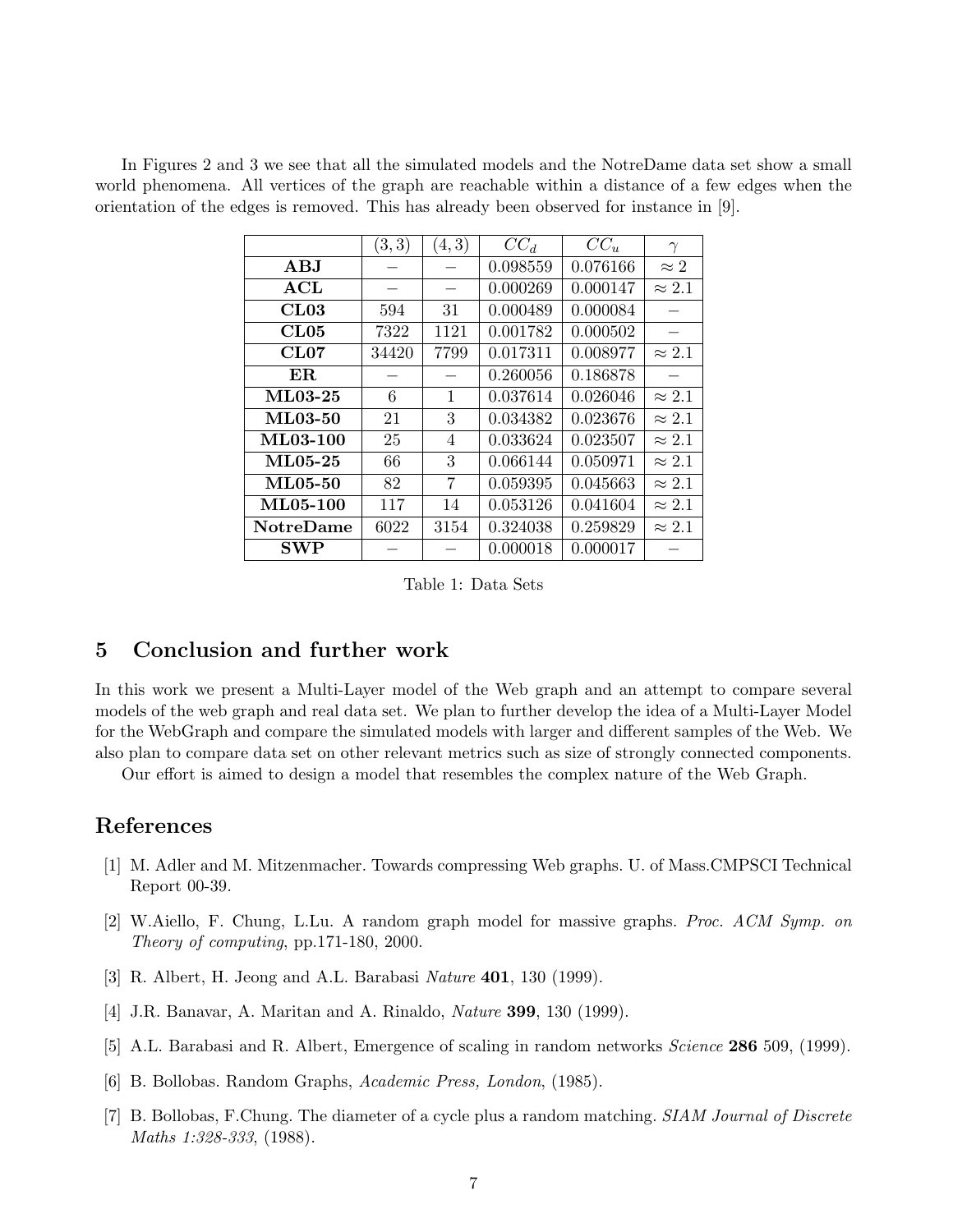

Figure 2: Distance of portions of the graph.

- [8] S.Brin and L.Page. The anatomy of a large-scale hypertextual Web search engines. In Proceedings of the 7th WWW conference, 1998
- [9] A.Broder, R.Kumar, F. Maghoul, P.Raghavan, S. Rajagopalan, R. Stata, A. Tomkins, J. Wiener, Graph structure in the web
- [10] G. Caldarelli, R. Marchetti, L. Pietronero, Europhys. Lett.52, 386 (2000) .
- [11] C. Cooper, A. Frieze. A general model of web graphs. (2001)
- [12] S. Dill, R. Kumar, K. McCurley, Sridhar Rajagopalan, D. Sivakumar, A Tomkins. Self-similarity in the web. (2001)
- [13] P. Erdös and R. Renyi, *Publ. Math. Inst. Hung. Acad. Sci* 5, 17 (1960).
- [14] M. Faloutsos, P. Faloutsos and C. Faloutsos. On Power-Law Relationships of the Internet Topology. ACM SIGCOMM (1999).
- [15] J. M. Kleinberg. Authoritative sources in a hyperlinked environment. Journal of the ACM, vol. 46 n. 5 pag 604-632 (1997).
- [16] J.Kleimberg. The Small World Phenomenon: an algorithmic perspective.
- [17] R.Kumar, P.Raghavan, S.Rajagopalan, D. Sivakumar, A. Tomkins, E. Upfal. Stochastic models for the web graph.
- [18] S.R. Kumar, P. Raghavan, S. Rajagopalan, and A. Tomkins. Trawling the Web for Emerging Cyber Communities. Proc. of the 8th WWW Conference, pp. 403-416, (1999).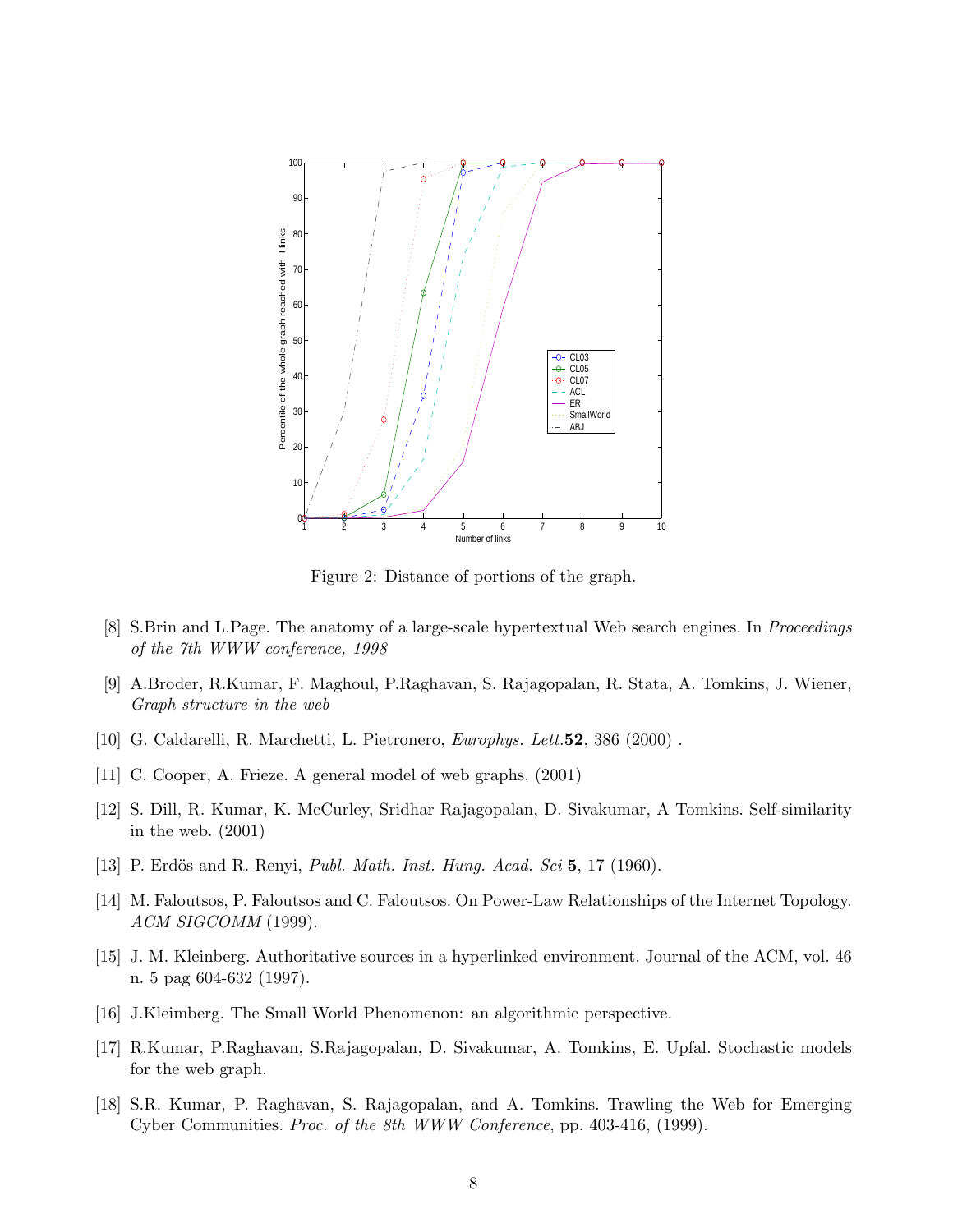

Figure 3: Distance of portions of the graph.

- [19] T.A. McMahon and J.T. Bonner, On Size and Life Freeman, New York (1983).
- [20] M.E.J.Newman, Models of the small world. J. Stat. Phys. 101, 819-841 (2000).
- [21] C.H. Papadimitriou, Algorithms, Games and the Internet. STOC'01
- [22] G. Pandurangan,P. Raghavan,E. Upfal. Using PageRank to Characterize Web Structure.
- [23] I. Rodriguez-Iturbe and A. Rinaldo, Fractal River Basins, Chance and Self-Organization, Cambridge University Press, Cambridge (1997).
- [24] D.Watts, S. Strogatz, Collective Dynamics of small-world networks, Nature393 440, (1998).
- [25] G.B. West, J.H. Brown and B.J. Enquist, *Science* **276**, 122 (1997).
- [26] D. J. Watts and S. H. Strogatz, Nature 393, 440 (1998).
- [27] A description of the project, together with maps done by Cheswick B. Burch H.,is available at http://www.cs.bell-labs.com/who/ches/map/index.html.